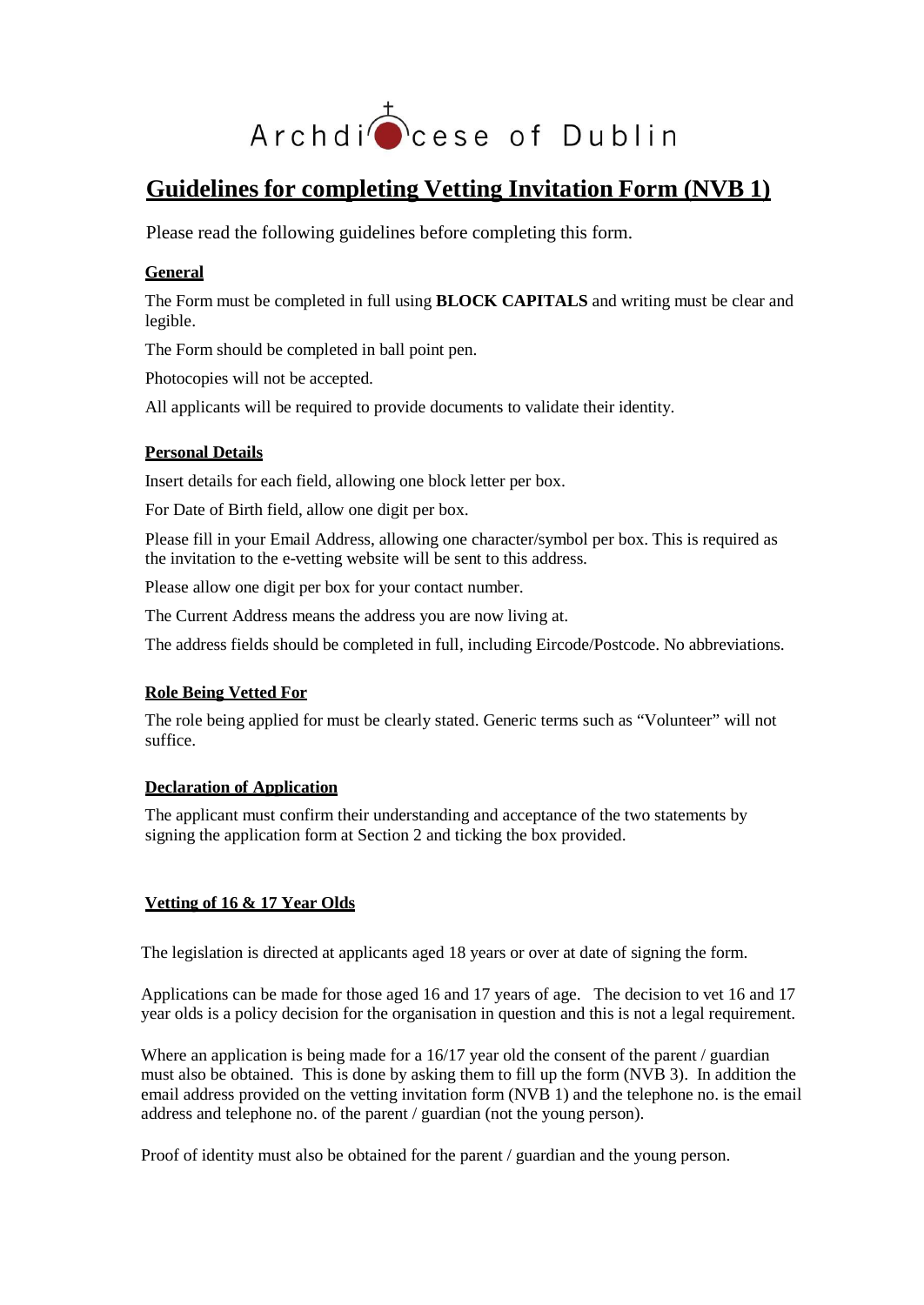Archdiocese of Dublin Child Safeguarding & Protection Service Holy Cross Diocesan Centre Clonliffe Road Dublin 3

Archdi cese of Dublin

**Vetting Invitation**

## **Section 1 – Personal Information**

Under Sec 26(b) of the National Vetting Bureau (Children and Vulnerable Persons) Acts 2012 to 2016, it is an **offence to make a false statement for the purpose of obtaining a vetting disclosure.**

| Forename(s):                  |              |             |             |             |               |               |              |               |  |  |  |  |  |  |  |  |
|-------------------------------|--------------|-------------|-------------|-------------|---------------|---------------|--------------|---------------|--|--|--|--|--|--|--|--|
| <b>Middle Name:</b>           |              |             |             |             |               |               |              |               |  |  |  |  |  |  |  |  |
| Surname:                      |              |             |             |             |               |               |              |               |  |  |  |  |  |  |  |  |
| Date Of Birth:                | $\mathbb{D}$ | $\mathbb D$ | $\mathbb M$ | $\mathbb M$ | $\mathbb {Y}$ | $\mathbb {Y}$ | $\mathbf{Y}$ | $\mathbb {Y}$ |  |  |  |  |  |  |  |  |
| <b>Email Address:</b>         |              |             |             |             |               |               |              |               |  |  |  |  |  |  |  |  |
| <b>Contact Numb r:</b>        |              |             |             |             |               |               |              |               |  |  |  |  |  |  |  |  |
| <b>Role Being Vetted For:</b> |              |             |             |             |               |               |              |               |  |  |  |  |  |  |  |  |
|                               |              |             |             |             |               |               |              |               |  |  |  |  |  |  |  |  |
| <b>Current Address:</b>       |              |             |             |             |               |               |              |               |  |  |  |  |  |  |  |  |
| Line 1:                       |              |             |             |             |               |               |              |               |  |  |  |  |  |  |  |  |
| Line 2:                       |              |             |             |             |               |               |              |               |  |  |  |  |  |  |  |  |
| Line 3:                       |              |             |             |             |               |               |              |               |  |  |  |  |  |  |  |  |
| Line 4:                       |              |             |             |             |               |               |              |               |  |  |  |  |  |  |  |  |
| Line 5:                       |              |             |             |             |               |               |              |               |  |  |  |  |  |  |  |  |
| Eircode/Postcode:             |              |             |             |             |               |               |              |               |  |  |  |  |  |  |  |  |

#### **Section 2 – Additional Information**

**I have provided documentation to validate my identity as required** *and*

I consent to the making of this application and to the disclosure of information by the National Vetting Bureau to the Liaison Person pursuant to Section 13(4)(e) National Vetting Bureau (Children and Vulnerable Persons) Acts 2012 to **2016 - Please tick box:** 

**Applicant's**

| Date: $D D / M M / Y Y Y$ |
|---------------------------|
|                           |

Note: Please return this form to the above named organisation. An invitation to the e-vetting website will then be sent to **your Email address.**

**Ref:**